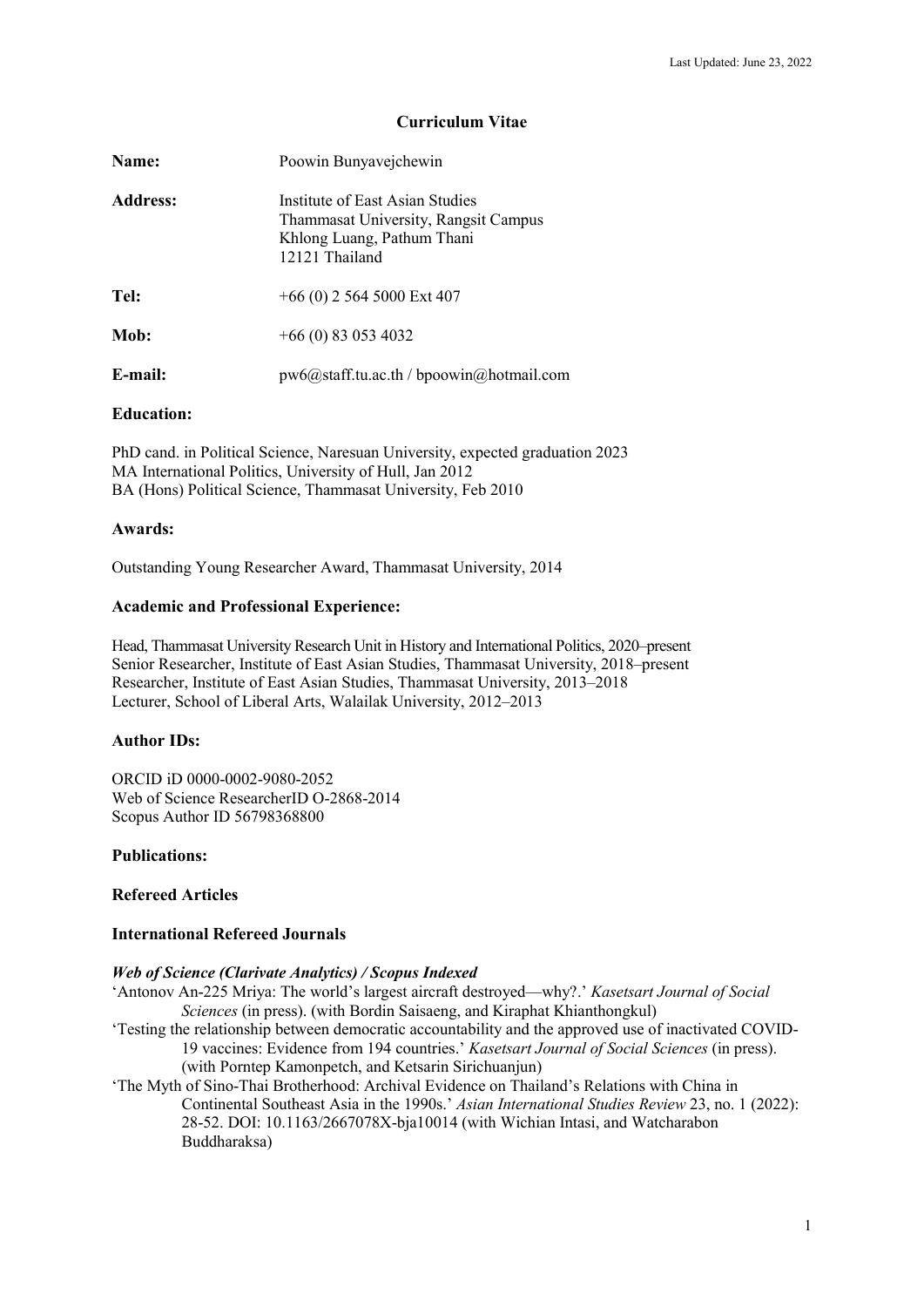- 'Thailand's Balancing Behavior, 1947-1991: Some Empirical Evidence.' *Pertanika Journal of Social Sciences & Humanities* 30, no. 2 (2022): 407-28. DOI: 10.47836/pjssh.30.2.01 (with Thapiporn Suporn, and Ketsarin Sirichuanjun)
- 'The Cold War, Old and New: A Preliminary Comparative Study of Polarity, Polarisation, and Elements of (In)stability.' *Pertanika Journal of Social Sciences & Humanities* 29, no. 2 (2021): 903-22. DOI: 10.47836/pjssh.29.2.09 (with Thapiporn Suporn, Pattanarat Faugchun, and Natthanont Sukthungthong)
- 'China and Mekong Regionalism: A Reappraisal of the Formation of Lancang-Mekong Cooperation.' *Asian Politics & Policy* 24, no. 2 (2021): 193-211. DOI: 10.1111/aspp.12575 (with Pongphisoot Busbarat and Thapiporn Suporn)
- 'How Regime Type and Governance Quality Affect Policy Responses to COVID-19: A Preliminary Analysis.' *Heliyon* 7, no. 2 (2021): e06349. DOI: 10.1016/j.heliyon.2021.e06349 (with Ketsarin Sirichuaniun)
- 'A Preliminary Analysis of Securitising Mental Health in LAMICs Regional Groups: The Case of ASEAN.' *Pertanika Journal of Social Sciences & Humanities* 23, no. 3 (2015): 741-60.
- 'Revisiting Thailand's Aggression against Cambodia, 1953–1962: An Expected Utility Theory of War Initiation.' *Pertanika Journal of Social Sciences & Humanities* 23, no. 2 (2015): 413-29.
- 'Theories of International Politics after the Incident of 9/11: The Richness and Weakness of Realist Tradition in the Twentieth-First Century.' *Kasetsart Journal: Social Sciences* 33, no. 1 (2012): 161-69.

## *Non-Web of Science (Clarivate Analytics) / Non-Scopus Indexed*

- 'The Asia Cooperation Dialogue (ACD): Formation and Development.' *Ritsumeikan Journal of Asia Pacific Studies* 35 (2016): 17-26. (with Phakin Nimmannorrawong)
- 'A regional security complex analysis of the Preah Vihear temple conflict, 1953–1962.' *Ritsumeikan Journal of Asia Pacific Studies* 32 (2013): 14-26.
- 'The Internet: An(other) agent that disseminates Japanese 'soft power' resources.' *Journal of Contemporary Eastern Asia* 11, no. 1 (2012): 21-29.
- 'Thailand four years after the coup: The struggle against the dissenters.' *Journal of Contemporary Eastern Asia* 10, no. 2 (2011): 47-56.
- 'Constructing the 'Red' Otherness: The Role and Implications of Thainess on Polarised Politics.' *ASEAS - Austrian Journal of South-East Asian Studies* 3, no. 2 (2010): 241-48.
- 'Internet Politics: Internet as a Political Tool in Thailand.' *Canadian Social Science* 6, no. 3 (2010): 67-72.

# **National Refereed Journals**

## *TCI / ACI Indexed*

- 'Testing an Expected Utility Theory of War: Mao's Decision for War in Korea as a Case Study.' *Prince of Songkla University Journal of International Studies* 7, no. 2 (2017): 125-46.
- 'Reassessing terrorism in the South of Thailand: A critical perspective.' *Veridian E-Journal* 10, no. 4 (2017): 175-89.
- 'The Lancang-Mekong Cooperation (LMC) Viewed in Light of the Potential Regional Leader Theory.' *Journal of Mekong Societies* 12, no. 3 (2016): 49-64.
- 'Some Observations on China's Promotion of Confucianism.' *Veridian E-Journal* 7, no. 5 (2014): 77-86.
- 'Southeast Asia and the Return of the Great Powers.' *The International Journal of East Asian Studies* 18, no.2 (2014): 39-47. (with Bordin Saisaeng)
- 'The Use of Military Instruments, War and International Relations.' *Journal of Social Sciences Naresuan University* 9, no. 2 (2013): 104-20.
- 'Rethinking Empire after 1945: A Realist Viewpoint.' *Journal of Politics and Governance* 2, no. 2 (2012): 155-63.
- 'The Olympic Games and International Relations: The Case of Beijing 2008.' *Journal of Mekong Societies* 8, no. 2 (2012): 121-34.
- 'Does realism still dominate the theory and practice of International Relations?.' *Songklanakarin: Journal of Social Sciences and Humanities* 18, no. 1 (2012): 23-34.
- 'Intelligence and US Foreign Policy since WWII: A Review of Current History.' *Veridian E-Journal* 4, no. 2 (2011): 159-66.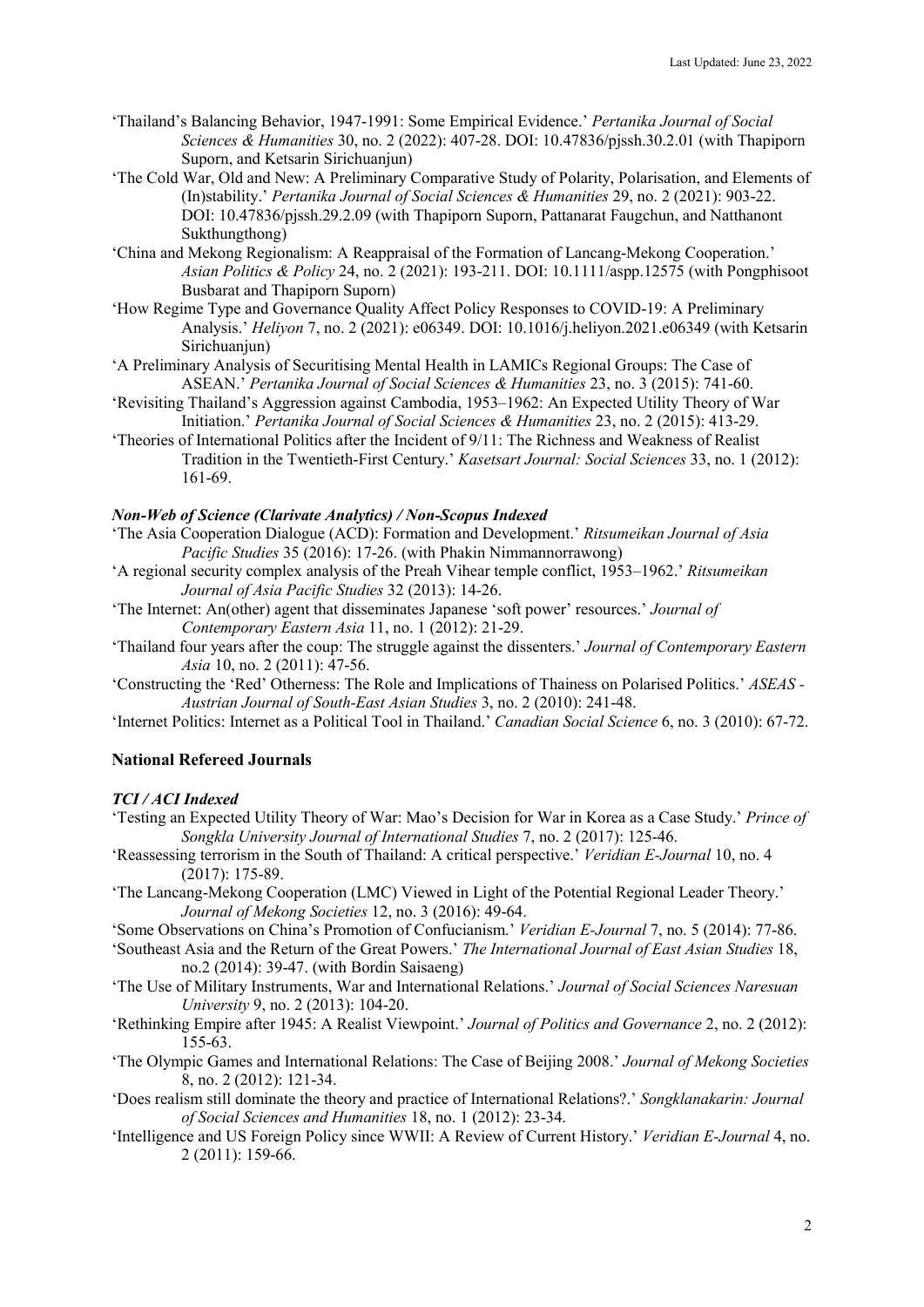- 'American motives behind the Vietnam War: A neo-realist perspective.' *Veridian E-Journal* 4, no. 1 (2011): 383-93.
- 'The orthodox and the critical approach toward terrorism: An overview.' *Southeast Current* 8, no. 86 (2011): 34-42.

# **Book Chapters**

- 'The Queer If Limited Effects of Boys Love Manga Fandom in Thailand.' In *Queer Transfigurations: Boys Love Media in Asia*, edited by James Welker, 181-193. Honolulu: University of Hawai'i Press, 2022.
- 'Humanitarian Self-Interest? Assessing Thailand's Developmental Initiative in Mainland Southeast Asia.' In *The Niche Diplomacy of Asian Middle Powers*, edited by Brendan M. Howe, 79-112. Lanham: Lexington Books, 2021. (with Paul Chambers)

## **Book Reviews and Miscellaneous**

- 'Comparative Analysis of Foreign Policies of Cusp States: The Case of Policies on Regionalism.' In Leadership and Regional Organizations (Project Leader: Shintaro Hamanaka). *IDE Research Bulletin*, March 2020. (with Shintaro Hamanaka, Kohei Imai, and Yoichiro Sato)
- 'Will the 'Milk Tea War' Have a Lasting Impact on China-Thailand Relations.' *The Diplomat*, May 2, 2020. https://thediplomat.com/2020/05/will-the-milk-tea-war-have-a-lasting-impact-on-chinathailand-relations/.
- 'Thailand's Foreign Economic Policy Toward Mainland Southeast Asia.' *ISEAS Perspective* 2019/64, August 20, 2019. (with Paul Chambers)
- 'Is the Mekong-Lancang Cooperation a "New" Hope for Water Resources Management in the Mekong?.' *Mekong Connect* 1, no. 1 (2019): 7-12.

## **Workshop and Conference Presentations:**

- 'Thailand's China Policy Revisited.' Paper presented in the panel 'China and ASEAN,' at the Asia Pacific Conference 2021, Beppu, 4-5 December 2021.
- 'Humanitarian Self-Interest? Assessing Thailand's Developmental Initiative in Mainland Southeast Asia.' Paper presented by co-author Paul Chambers in the panel 'The Niche Diplomacy of East Asian Middle Powers,' at the 44th BISA Annual Conference 2019, London, 12-14 June 2019.
- 'China's Belt and Road in the Mekong: Lancang-Mekong Cooperation.' Paper presented at the RSIS Workshop on the Future Regional Security Architecture: The Role of Minilaterals, Singapore, 15 November 2018.
- 'The *Wai* (Y[aoi]) Genre: Local BL Media in Thailand.' Paper presented in the panel 'Boys Love Media on the Move II: Southeast Asia,' at the Mechademia Conference on Asian Popular Cultures 2018, Kyoto, 25-27 May 2018.
- 'The Elements of Instability in the Current International System and Their Impacts on the Mekong Region: Implications for ASEAN and South Korea.' Paper presented at the 2018 KAIS-KF-ISIS Conference on Constructing Multilayered Communication Channels between Korea and ASEAN: A Meeting among Experts and Next Generation Leaders, Kuala Lumpur, 19-20 April 2018.
- 'Thailand's China Policy: Thailand, China, and the Mekong-Lancang Cooperation.' Paper presented in the panel 'Thailand and the Great Power Revisited,' at the 11th Asian Political and International Studies Association (APISA) Annual Congress, Phitsanulok, 20-21 October 2017.
- 'Japanese Boys Love Manga Fandom in Thailand.' Paper presented at the XI IASSCS Conference, Bangkok, 12-15 July 2017.
- 'Japanese Boys Love Manga Fandom in Thailand: An Overview.' Paper presented at the Queer Transfigurations: International Symposium on Boys Love Media in Asia, Yokohama, 1-2 July 2017.
- 'China, Thailand and the Lancang-Mekong Cooperation.' Paper presented at the ISA International Conference 2017, Hong Kong (ISA Hong Kong 2017), Hong Kong, 15-17 June 2017.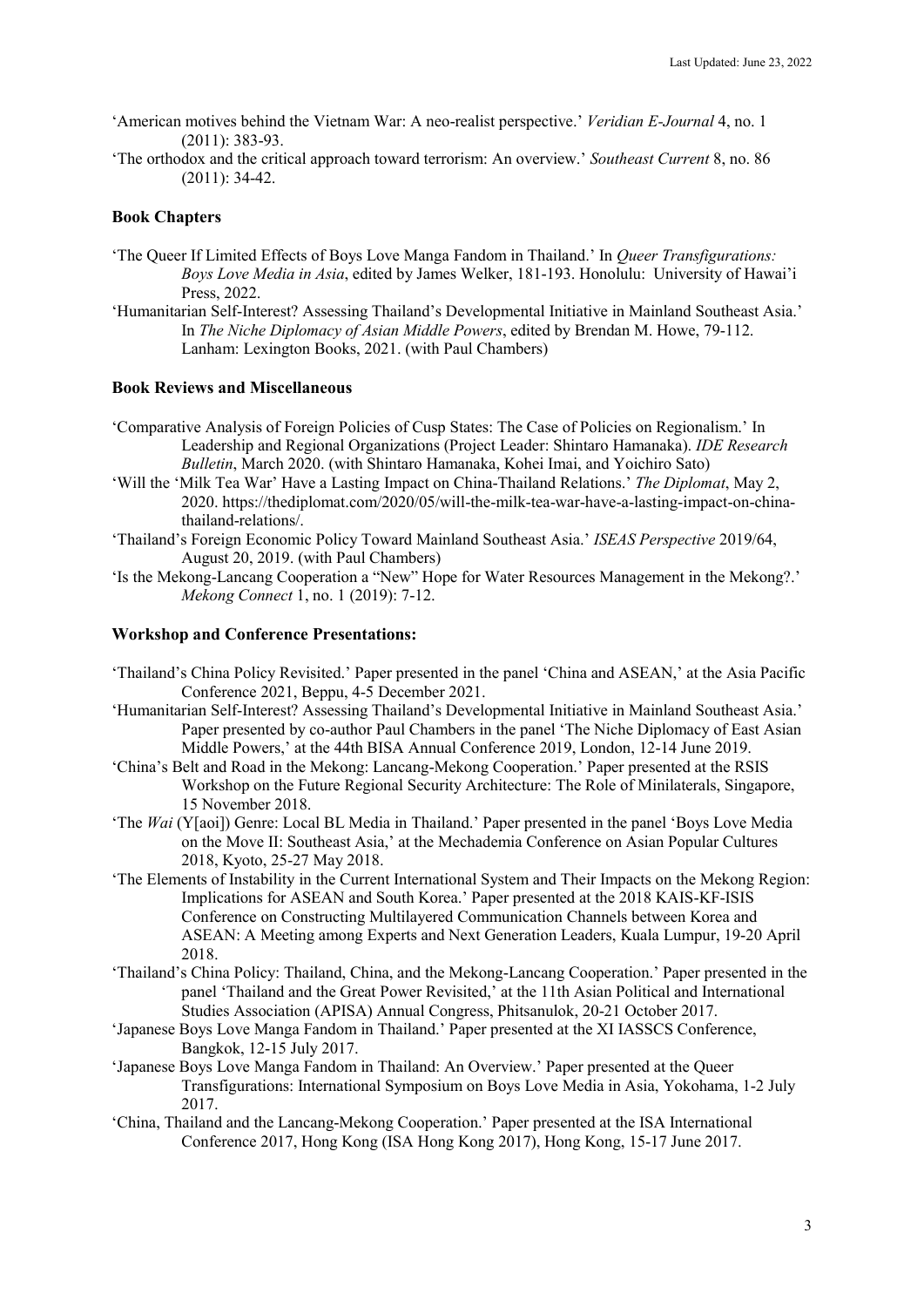- 'Reading Boys Love (BL) Manga in Thailand: A Preliminary Study of Thai BL Reader Preferences.' Paper presented at the 5th Biennial International Conference of the Japanese Studies Association in Southeast Asia, Cebu City, 15-16 December 2016.
- 'The US–Philippines Alliance: The Current Phase.' Paper presented at the 20th Young Scholars' Conference on Philippine Studies in Japan, Shizuoka, 4-5 July 2015.
- 'The Great Illusion of a 'People-Centred' ASEAN.' Paper presented at the Fourth International Conference on Advancement of Development Administration 2015—Social Sciences and Interdisciplinary Studies (the 4th ICADA 2015—SSIS), Bangkok, 28-30 May 2015.
- 'Securitizing Mental Health under the Framework of ASEAN: Some Observations.' Paper presented at the 8th Asian Political and International Studies Association (APISA) Annual Congress, Chiang Mai, 19-20 September 2014.
- 'Great Powers' Pivot to Southeast Asia and the Region's Response: A Preliminary Introduction.' Paper presented in the panel 'Power and Politics,' at the Walailak University International Conference in Asian Studies II, Nakhon Si Thammarat, 18-19 February 2013.
- 'The Preah Vihear Temple Conflict, 1953-1962: An RSC Analysis.' Paper presented at the International Conference on Political Science, Public Administration and Peace Studies in ASEAN Countries, Hat Yai, 6-7 September 2012.

# **Research Grants:**

- Principal Investigator, 'The Effects of the COVID-19 Pandemic on the Concentration of Capabilities in the International System: Empirical Evidence and Policy Implications for Thailand' (Co-Investigator: Supruet Thavornyutikarn). Fundamental Fund (Basic Research Fund & Institutional Capacity Building Fund), Thailand Science Research and Innovation (TSRI), 2023 (under review).
- Principal Investigator, 'Asia Cooperation Dialogue Revisited: The First 10 Years.' Fast Track Research Scheme, Thammasat University Research Fund, 2022 (under review).
- Principal Investigator, 'A New Explanation on Thailand's Balancing Behavior, 1947-1991.' Fast Track Research Scheme, Thammasat University Research Fund, 2021 (฿250,000).
- Co-Investigator, 'Lancang Mekong Cooperation Summit' (Principal Investigator: Shintaro Hamanaka). IDE-JETRO Research Project, 2019.
- Principal Investigator, 'Political Regimes, Governance Quality, and COVID-19 Responses.' Fast Track Research Scheme, Thammasat University Research Fund, 2021 (฿250,000).
- Principal Investigator, 'Comparative International Systems: The Cold War, Old and New' (Co-Investigators: Thapiporn Suporn, Pattanarat Faugchun, and Natthanont Sukthungthong). IEAS Research Fund, 2020 (฿50,000).
- Principal Investigator, 'Sinicizing Asia: Evidence from the Case of China in the Mekong Region.' Fast Track Research Scheme, Thammasat University Research Fund, 2019 (฿200,000).
- Principal Investigator, 'The Y[aoi] World: Adaptations of Japanese BL's generic conventions in Thai *series-wai*' (Co-Investigator: Natthanont Sukthungthong). IEAS Research Fund, 2020 (฿50,000).
- Co-Investigator, 'Leadership and Regional Organizations' (Principal Investigator: Shintaro Hamanaka). IDE-JETRO Research Project, 2018.
- Subproject Co-Investigator, 'Japan's Smart Cities Development: Lessons for Thailand' (Subproject Principal Investigator: Nirinthorn Mesupnikom), under the Umbrella Research Project 'Economic and Social Development for Thailand 4.0: New Challenges, Adjustment and Policy Recommendations' (Principal Investigator: Hongpha Subboonrueng). Thammasat University Research Fund, 2018 (฿180,000).
- Co-Investigator, 'Economic and Social Development for Thailand 4.0: New Challenges, Adjustment and Policy Recommendations.' Umbrella Research Project (Principal Investigator: Hongpha Subboonrueng). Thammasat University Research Fund, 2018.
- Principal Investigator, 'Thailand and the Formation of the Lancang-Mekong Cooperation.' IEAS Research Fund, 2018 (฿30,000).
- Principal Investigator, 'US Foreign Policy in Asia after the 2016 Elections: Implications for China, Japan and Thailand.' Thammasat University Research Fund, 2017 (฿126,000).
- Principal Investigator, 'Making Thai Foreign Policy toward ACD, 2001-2003.' IEAS Research Fund, 2017 (฿30,000).
- Principal Investigator, 'The US Strategic Rebalancing towards Asia: New Perspectives through Historical and Neoclassical Realist Approaches.' Thammasat University Research Fund, 2014 (฿99,400).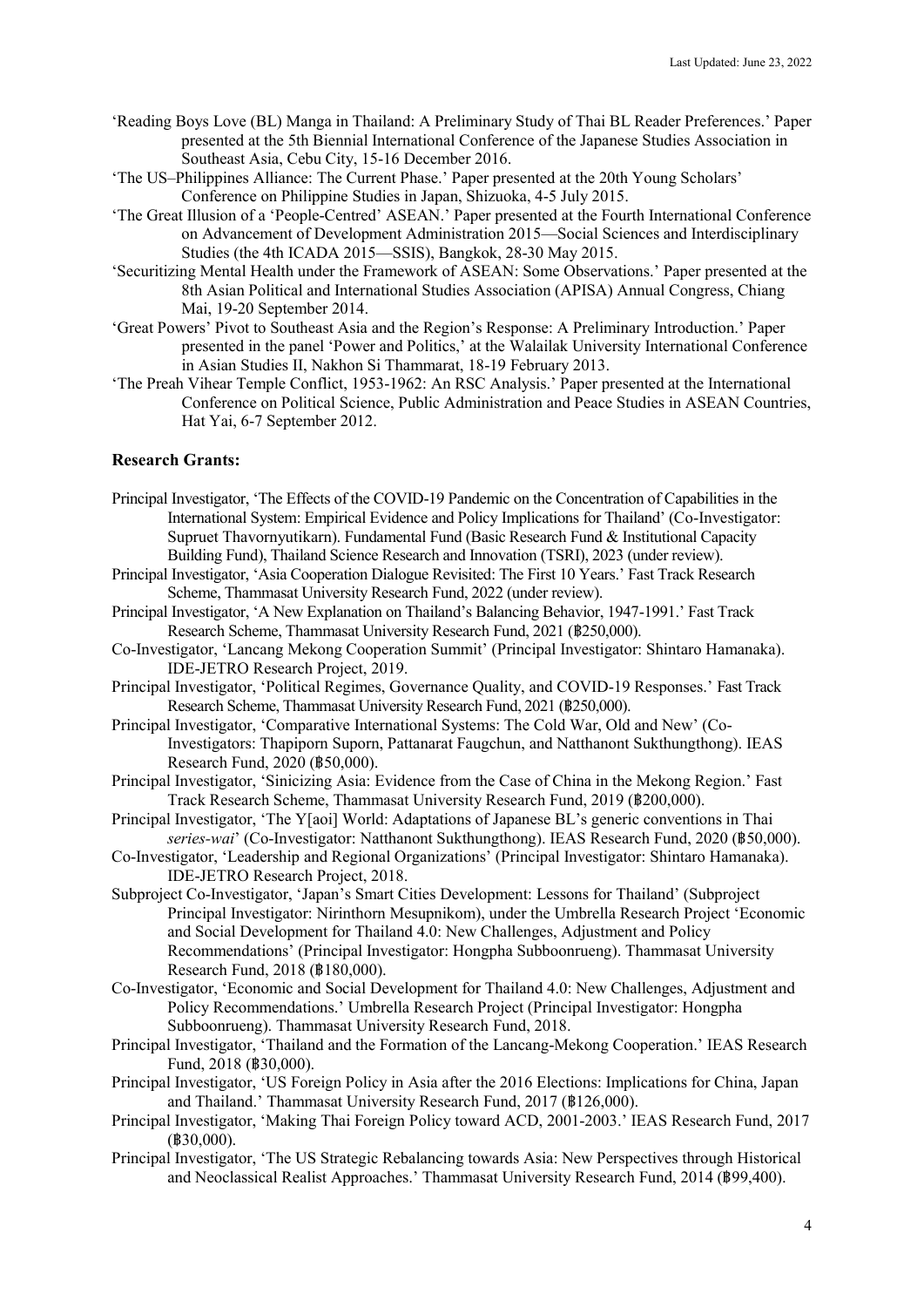Principal Investigator, 'Thailand and Asian Regionalism: The Cases of ACD and ACMECS.' IEAS Research Fund, 2014 (฿30,000).

# **International Delegations:**

Thai Delegation, Southeast Asian Young Leaders' Programme (SEAYLP), The IISS Shangri-La Dialogue: 16th Asia Security Summit, Singapore, 2-5 June 2017.

# **Training and Workshop Participation:**

Participant, Capacity Building Programme (CBP) in Online Mode on Research and Publication Ethics, Indira Gandhi National Tribal University, Amarkantak, India, 15-28 June 2021.

Expert Participant, East-West Center – United States Institute of Peace Workshop Series on Major Infrastructure Projects in Mainland Southeast Asia [Virtual workshops], October-December 2020.

Participant, The Japan Foundation 2015 Summer Institute on Japanese Studies, Doshisha Biwako Retreat Center, Ōtsu, Japan, 25-31 July 2015.

## **Research Interests:**

Asia-Pacific Security Regional Multilateralism in Southeast Asia Thai Foreign Policy Thai Boys Love (BL) Media Aviation Social Science

## **Teaching Experience:**

# *Rangsit University*

Undergraduate Modules (taught in Thai) Thai Politics and Government

# *Thammasat University*

Undergraduate Modules (taught in Thai) IP 323 Global Politics (module leader)

# *Walailak University*

Postgraduate Modules (taught in Thai)<br>SEA-612 ASEAN and Geo-Po ASEAN and Geo-Politics in a New Asia (module leader)

# Undergraduate Modules (taught in Thai)

| $ASE-101$ | ASEAN Community: Development and Prospect (module leader) |  |  |  |
|-----------|-----------------------------------------------------------|--|--|--|
|-----------|-----------------------------------------------------------|--|--|--|

- REG-103 ASEAN: Political and Economic Integration (module leader)
- REG-205 Academic Reading: Articles in English in Southeast Asian Studies II (module leader)
- REG-312 Indonesian Political Economy in the World Order (module leader)
- REG-321 Malaysian Political Economy in the World Order (module leader)
- REG-322 Malaysia's Relations with its Neighbors
- SOC-108 Thai and World Cultures

# **Professional Activities:**

## *Conference Roles*

Discussant. Panel on 'Under the Dragon's Shadow: China's Influence in the Asia-Pacific and Regional Responses.' The Twenty-Third Asian Studies Conference Japan (ASCJ), Saitama, 30 June 2019.